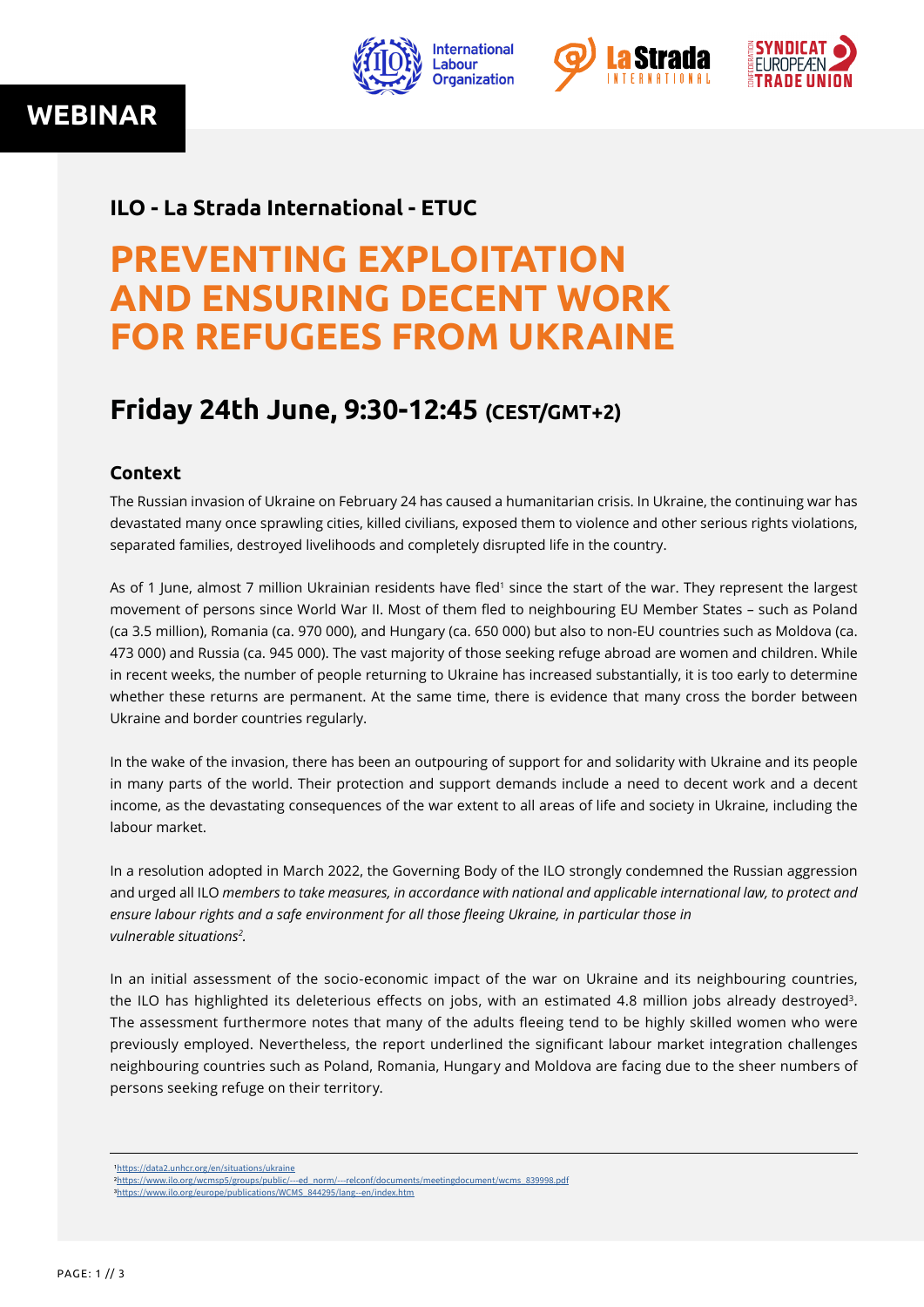In a vital and unprecedented step, the Council of the EU decided to activate the Temporary Protection Directive<sup>4</sup> in early March. This Directive grants persons falling under its scope important rights, such as a residence permit, social care, access to health care and education, and importantly, immediate access to the labour market.

Encouragingly, some of those fleeing have already found employment in the EU. In Poland, about 102 000 Ukrainians - 75% of them women - have already found jobs<sup>5</sup> and more than 50 000 Ukrainians have reportedly been hired in the Czech Republic<sup>6</sup>. Furthermore, according to the Dutch public employment agency, more than 4,300 refugees from Ukraine are now working in the Netherlands with many of them placed through recruitment agencies.<sup>7</sup>

Foreign workers often face exploitative working conditions in multiple sectors, such as domestic work and agriculture and their situation has gained political attention in particular during the COVID-19 pandemic. In this context, NGOs, trade unions and intergovernmental organisations and networks such as La Strada International<sup>8</sup>, the ETUC, the OSCE<sup>9</sup>, the Inter-Agency Coordination Group against Trafficking in Persons (ICAT)10 and others have warned on the need to prevent potential abuse and exploitation of those fleeing the war, including in the labour market<sup>11</sup>.

### **Purpose**

In this webinar organised by ILO, ETUC and La Strada International, we aim to gather the respective perspectives and experiences of relevant actors at the international, European, and selected national levels, NGOs, employers' and workers' organisations on the challenges persons fleeing Ukraine face in finding decent work. Questions we seek to answer are:

- What are barriers to finding decent work, including obstacles related to the implementation of the EU Temporary Protection Directive and access to the labour market?
- Which sectors do persons fleeing Ukraine find work in?
- What measures have been taken to ensure that they have access to decent work?
- What are success stories? What are elements that contributed to this success?
- Are there indications of labour exploitation and how could abuse best be prevented?

While it is still too early to assess comprehensively the experiences of persons having fled Ukraine on the EU and Moldovan labour market, we hope to gather first experiences and evidence that could support a more comprehensive assessment at a later stage.

### **Target audience**

This webinar is of interest to government officials in different EU Member States who work on integrating former residents from Ukraine into the labour market, employers' organisations and trade unions, NGOs, international organisations, officials of the EU institutions working to provide support to those persons fleeing Ukraine. It is also of interest to the research community.

### **Format**

The event will take the form of a webinar. The questions posed above will be addressed in the two panels. The webinar will be held in English and interpretation from English into Ukrainian will be available.

[4https://eur-lex.europa.eu/legal-content/EN/TXT/?uri=celex:32022D0382](https://eur-lex.europa.eu/legal-content/EN/TXT/?uri=celex:32022D0382 ) 

[6https://interfax.com/newsroom/top-stories/79308/](https://interfax.com/newsroom/top-stories/79308/) (May 19 2022)

1[0https://icat.un.org/events/05-2022/icat-issues-joint-press-release-human-trafficking-context-war-ukraine](https://icat.un.org/events/05-2022/icat-issues-joint-press-release-human-trafficking-context-war-ukraine)

1[1https://www.lastradainternational.org/news/new-report-sounds-alarm-on-ukraine-trafficking-risks/](https://www.lastradainternational.org/news/new-report-sounds-alarm-on-ukraine-trafficking-risks/)

[<sup>5102,000</sup> Ukrainian citizens have already found employment in Poland - Ministry of Family and Social Policy - Portal Gov.pl \(www.gov.pl\)](https://www.gov.pl/web/rodzina/zatrudnienie-w-polsce-znalazlo-juz-102-tys-obywateli-ukrainy) 2nd May 2022

<sup>7</sup>A total of 47,930 Ukrainian refugees in the Netherlands are now registered in the Personal Records Database (BRP); nearly 10 percent of that number are now employed, UWV, May 2022 [8https://www.lastradainternational.org/news/new-report-sounds-alarm-on-ukraine-trafficking-risks/](https://www.lastradainternational.org/news/new-report-sounds-alarm-on-ukraine-trafficking-risks/) [9https://www.osce.org/secretariat/513913](https://www.osce.org/secretariat/513913)